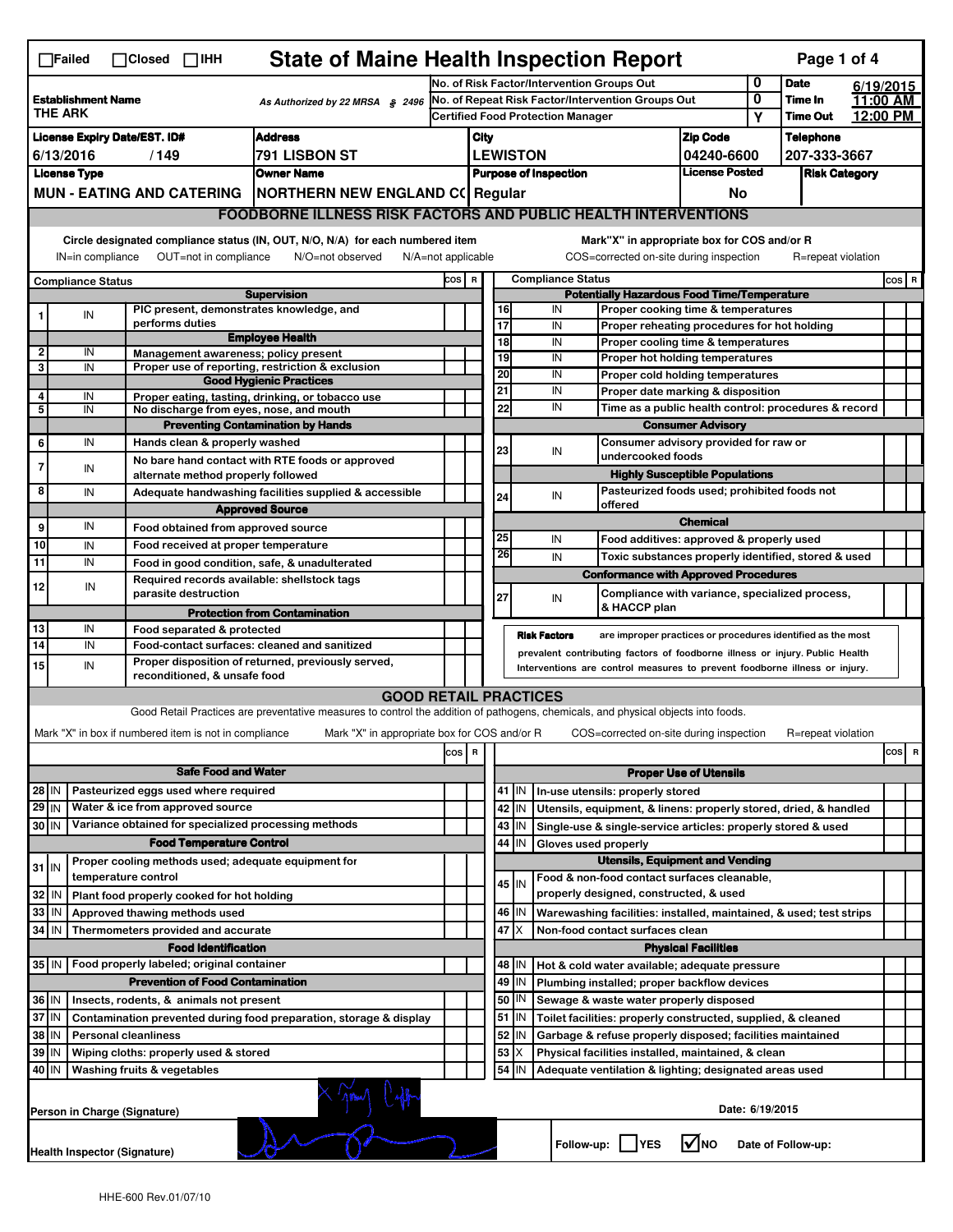|                                                   | Page 2 of 4                     |         |                                 |              |                               |                                  |  |
|---------------------------------------------------|---------------------------------|---------|---------------------------------|--------------|-------------------------------|----------------------------------|--|
| <b>Establishment Name</b><br><b>THE ARK</b>       |                                 |         | As Authorized by 22 MRSA        |              | \$2496                        | 6/19/2015<br>Date                |  |
| License Expiry Date/EST. ID#<br>6/13/2016<br>/149 | <b>Address</b><br>791 LISBON ST |         | City / State<br><b>LEWISTON</b> | / ME         | <b>Zip Code</b><br>04240-6600 | <b>Telephone</b><br>207-333-3667 |  |
| <b>Temperature Observations</b>                   |                                 |         |                                 |              |                               |                                  |  |
| Location<br>Temperature                           |                                 |         |                                 | <b>Notes</b> |                               |                                  |  |
| cooler                                            | 38                              |         |                                 |              |                               |                                  |  |
| walk-in cooler                                    | 39                              |         |                                 |              |                               |                                  |  |
| hot water 120 plus                                |                                 | sandbar |                                 |              |                               |                                  |  |



**Date: 6/19/2015**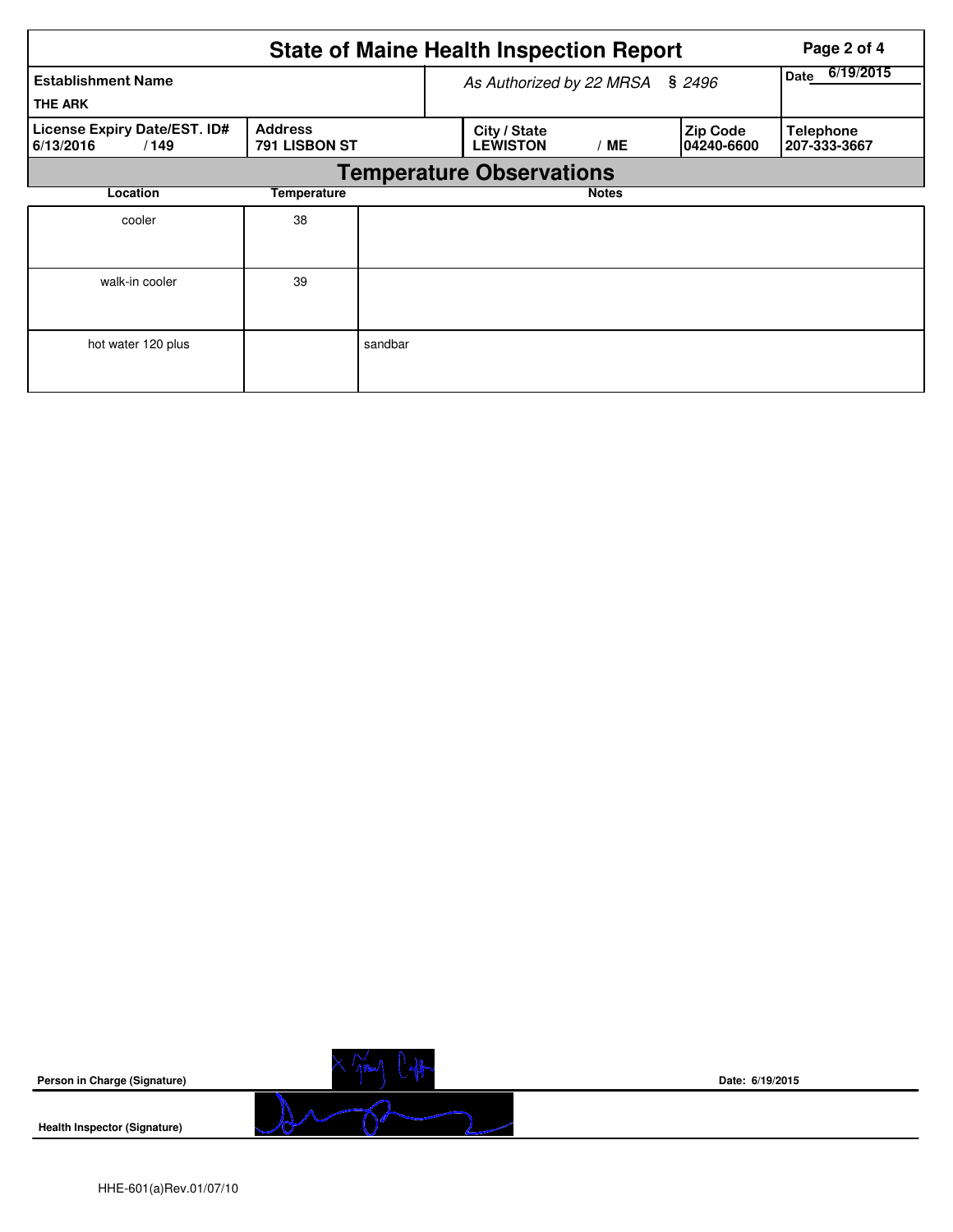|                                                                                                                                                    | Page 3 of 4                     |                                 |    |                               |  |  |  |  |  |
|----------------------------------------------------------------------------------------------------------------------------------------------------|---------------------------------|---------------------------------|----|-------------------------------|--|--|--|--|--|
| Date<br><b>Establishment Name</b><br><b>THE ARK</b>                                                                                                |                                 |                                 |    |                               |  |  |  |  |  |
| License Expiry Date/EST. ID#<br>6/13/2016<br>/149                                                                                                  | <b>Address</b><br>791 LISBON ST | City / State<br><b>LEWISTON</b> | ME | <b>Zip Code</b><br>04240-6600 |  |  |  |  |  |
| <b>Observations and Corrective Actions</b>                                                                                                         |                                 |                                 |    |                               |  |  |  |  |  |
| Violations cited in this report must be corrected within the time frames below, or as stated in sections<br>8-405.11 and 8-406.11 of the Food Code |                                 |                                 |    |                               |  |  |  |  |  |
| 47: 4-602.13: N: Non-food contact surfaces are not cleaned at a frequency necessary to preclude accumulation of soil residues.                     |                                 |                                 |    |                               |  |  |  |  |  |



INSPECTOR NOTES: clean sandwich bar door seals

53: 6-501.12: N: The physical facilities are not clean. INSPECTOR NOTES: clean in back of equipment